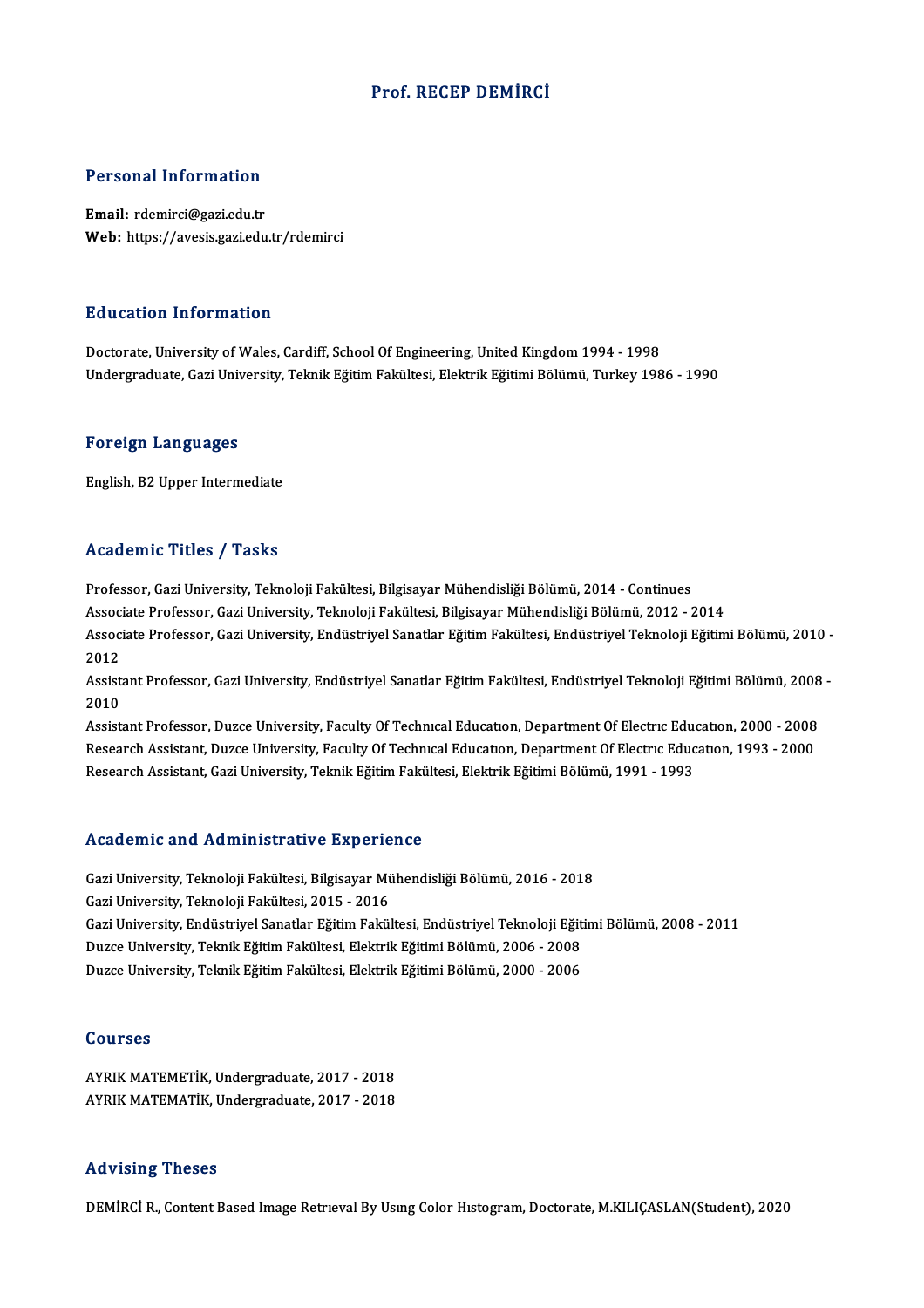DEMİRCİ R., Kabuk zincir koduyla şekil tanıma, Doctorate, H.TUNA(Student), 2019

DEMİRCİ R., Run-Length Encoding And Segmentation Based Image Compression, Postgraduate, M.Burak(Student), 2019 DEMİRCİ R., Kabuk zincir koduyla şekil tanıma, Doctorate, H.TUNA(Student), 2019<br>DEMİRCİ R., Run-Length Encoding And Segmentation Based Image Compression, Postgraduate, M.Burak(Stud<br>DEMİRCİ R., Segmentation Of Color Images DEMİRCİ R., Run-Length Encodıng And Segmentation Based Image Compression, Postgraduate, M.Burak(Student), 2019<br>DEMİRCİ R., Segmentation Of Color Images With Multilevel Thresholds, Doctorate, T.FARSHI(Student), 2019<br>DEMİRCİ

**DEMI**<br>DEMI<br>2019<br>DEMI DEMİRCİ R., Tekrarlı uzunluk kodlaması (RLE) ve ayrıştırma esaslı görüntü sıkıştırma, Postgraduate, M.BURAK(Student<br>2019<br>DEMİRCİ R., Color Image Classıfıcatıon Wıth Multılevel Thresholdıng And Artıfıcıal Bee Colony Algorıt

2019<br>DEMİRCİ R., Color Image<br>A.SELİM(Student), 2019<br>DEMİRCİ R., THE DESICN DEMİRCİ R., Color Image Classıfication With Multilevel Thresholding And Artificial Bee Colony Algorithm, Postgraduate<br>A.SELİM(Student), 2019<br>DEMİRCİ R., THE DESIGN AND CONTROL OF PERMANENT MAGNET DC LINEAR MOTOR, Doctorate

A.SELİM(Student), 2019<br>DEMİRCİ R., THE DESIGN AND CONTROL OF PERMANENT MAGNET DC LINEAR MOTOR, Doctorate, M.Taner(Student),<br>2016 DEMİRCİ R., THE DESIGN AND CONTROL OF PERMANENT MAGNET DC LINEAR MOTOR, Doctorate, M.Tane<br>2016<br>DEMİRCİ R., ELMAS Ç., Segmentation Of Color Images With Histogram, Doctorate, O.EMRE(Student), 2016<br>DEMİRCİ B. The Design Of Eu 2016<br>DEMİRCİ R., ELMAS Ç., Segmentation Of Color Images With Histogram, Doctorate, O.EMRE(Student), 2016<br>DEMİRCİ R., The Desıgn Of Fuzzy Adaptıve Bılateral Image Fılter, Postgraduate, S.BEHJATJAMAL(Student), 2016<br>DEMİRCİ R

DEMİRCİ R., ELMAS Ç., Segmentation Of Color Images With Histogram, Doctorate, O.EMRE(Student), 20<br>DEMİRCİ R., The Design Of Fuzzy Adaptive Bilateral Image Filter, Postgraduate, S.BEHJATJAMAL(Student)<br>DEMİRCİ R., Sabit mikn DEMİRCİ R., The Desıgn Of Fuzzy Adaptıve Bılateral Image Fılter, Postgraduate, S.BEHJATJAMAL(Student), 2016<br>DEMİRCİ R., Sabit mıknatıslı DC lineer motor tasarım ve denetimi, Doctorate, M.TANER(Student), 2016<br>DEMİRCİ R., Fu

DEMİRCİ R., Sabit mıknatıslı DC lineer motor tasarım ve denetimi, Doctorate, M.TANER(Student), 2016<br>DEMİRCİ R., Fuzzy Logıc And Graph Based Image Segmentation, Postgraduate, B.MORADI(Student), 2015<br>DEMİRCİ R., Design Of An

DEMİRCİ R., Fuzzy Logıc And Graph Based Image Segmentation, Postgraduate, B.MORADI(Student), 2015<br>DEMİRCİ R., Design Of Anisotropic Diffusion Filter Based On Wavelet Transform, Doctorate, U.TANYERİ(Stude<br>YAVUZCAN H. G. , D DEMIRCI R., Design Of Ar<br>YAVUZCAN H. G. , DEMIR<br>M.OZAN(Student), 2014<br>PEMIRCI B. Bosition son YAVUZCAN H. G., DEMİRCİ R., Analysis of medical images with adaptive region growing algorithm, Doctorate,<br>M.OZAN(Student), 2014<br>DEMİRCİ R., Position control based on image processing, Postgraduate, G.MUTLU(Student), 2011<br>D

M.OZAN(Student), 2014<br>DEMİRCİ R., Position control based on image processing, Postgraduate, G.MUTLU(Student),<br>DEMİRCİ R., Retina görüntülerinin ayrıştırılması, Postgraduate, K.BOZKURT(Student), 2009<br>DEMİRCİ R., ELMAS C. AD DEMİRCİ R., Position control based on image processing, Postgraduate, G.MUTLU(Student), 2011<br>DEMİRCİ R., Retina görüntülerinin ayrıştırılması, Postgraduate, K.BOZKURT(Student), 2009<br>DEMİRCİ R., ELMAS Ç., ADAPTIVE IMAGE FIL

DEMİRCİ R., Retina görüntülerinin ayrıştırılması, Postgraduate, K.BOZKURT(Student), 2009<br>DEMİRCİ R., ELMAS Ç., ADAPTIVE IMAGE FILTER DESIGN, Doctorate, U.GÜVENÇ(Student), 2008<br>DEMİRCİ R., Renkli görüntülerin bağıntı matris DEMİRCİ R., ELMAS Ç., ADAPTIV!<br>DEMİRCİ R., Renkli görüntülerin<br>F.KATIRCIOĞLU(Student), 2007

# r.KATIRCIOGLU(Student), 2007<br>Articles Published in Journals That Entered SCI, SSCI and AHCI Indexes

rticles Published in Journals That Entered SCI, SSCI and AHCI Index<br>I. A Novel Steerable Filter in the Frequency Domain: The Rose Curve Filter<br>Mintemur O. Kava H. DEMinci B. I. A Novel Steerable Filter in the Frequency Domain: The Rose Curve Filter<br>Mintemur O., Kaya H., DEMİRCİ R. A Novel Steerable Filter in the Frequency Domain: The Rose Curve Filter<br>Mintemur O., Kaya H., DEMİRCİ R.<br>ADVANCES IN ELECTRICAL AND COMPUTER ENGINEERING, vol.21, no.2, pp.49-58, 2021 (Journal Indexed in SCI)<br>Multilevel ima Mintemur O., Kaya H., DEMİRCİ R.<br>ADVANCES IN ELECTRICAL AND COMPUTER ENGINEERING, vol.21, 1<br>II. Multilevel image thresholding with multimodal optimization<br>Poblar Farshi T. DEMİRCİ P. Multilevel image thresholding with multimodal optimization<br>Rahkar Farshi T., DEMİRCİ R. Multilevel image thresholding with multimodal optimization<br>Rahkar Farshi T., DEMİRCİ R.<br>MULTIMEDIA TOOLS AND APPLICATIONS, 2021 (Journal Indexed in SCI)<br>Image Betrievel veing One Dimensional Celer Histogram Creeted III. Image Retrieval using One-Dimensional Color Histogram Created with Entropy KILICASLAN M., TANYERI U., DEMIRCI R. MULTIMEDIA TOOLS AND APPLICATION.<br>Image Retrieval using One-Dimensio<br>KILIÇASLAN M., TANYERİ U., DEMİRCİ R.<br>ADVANCES IN ELECTRICAL AND COMBU ADVANCES IN ELECTRICAL AND COMPUTER ENGINEERING, vol.20, no.2, pp.79-88, 2020 (Journal Indexed in SCI) KILIÇASLAN M., TANYERİ U., DEMİRCİ R.<br>ADVANCES IN ELECTRICAL AND COMPUTER ENGINEERING, vol.20, no.2,<br>IV. Image Clustering with Optimization Algorithms and Color Space<br>Farshi T. B., DEMİRCİ B. Fairi Darakhabi M. ADVANCES IN ELECTRICAL AND COMPUTER<br>Image Clustering with Optimization Alg<br>Farshi T. R. , DEMİRCİ R., Feizi-Derakhshi M.<br>ENTROPY Yol 20 no.4, 2018 (Journal Indov Image Clustering with Optimization Algorithms<br>Farshi T. R. , DEMİRCİ R., Feizi-Derakhshi M.<br>ENTROPY, vol.20, no.4, 2018 (Journal Indexed in SCI)<br>Wayelet Based Adaptive Anisotronis Diffusion I Farshi T. R. , DEMİRCİ R., Feizi-Derakhshi M.<br>ENTROPY, vol.20, no.4, 2018 (Journal Indexed in SCI)<br>V. Wavelet-Based Adaptive Anisotropic Diffusion Filter<br>TANYERİ U. DEMİRCİ R. ENTROPY, vol.20, no.4, 2018 (Journal Indexed in SCI) Wavelet-Based Adaptive Anisotropic Diffusion Filter<br>TANYERİ U., DEMİRCİ R.<br>ADVANCES IN ELECTRICAL AND COMPUTER ENGINEERING, vol.18, no.4, pp.99-106, 2018 (Journal Indexed in SCI)<br>Automatis segmentation of seler images with TANYERİ U., DEMİRCİ R.<br>ADVANCES IN ELECTRICAL AND COMPUTER ENGINEERING, vol.18, no.4<br>VI. Automatic segmentation of color images with transitive closure<br>Inestes M.O., DEMİRCİ B. VAVUZCAN H.C. ADVANCES IN ELECTRICAL AND COMPUTE<br>Automatic segmentation of color imag<br>Incetas M. O. , DEMIRCI R., YAVUZCAN H. G.<br>AEU INTERNATIONAL JOURNAL OF ELECTI VI. Automatic segmentation of color images with transitive closure<br>Incetas M. O., DEMIRCI R., YAVUZCAN H. G.<br>AEU-INTERNATIONAL JOURNAL OF ELECTRONICS AND COMMUNICATIONS, vol.68, no.3, pp.260-269, 2014<br>(Journal Indexed in S Incetas M.O., DEMIRCI R., YAVUZCAN H.G. AEU-INTERNATIONAL JOURNAL OF ELECTRONICS AND CONTROLL INCOLLET SUPPOSE IN SCIPTUME IN FURNATION FUNAL CONTROLLET AND RELATION FUNAL CONTROLLET AND RELATION FUNAL CONTROLLET AND RELATION FUNAL CONTROLLET AND RELATION FUNAL (Journal Indexed in SCI)<br>Fuzzy diffusion filter with exte<br>ELMAS Ç., DEMİRCİ R., GÜVENÇ U.<br>EYPERT SYSTEMS WITH APPLICA? Fuzzy diffusion filter with extended neighborhood<br>ELMAS Ç., DEMİRCİ R., GÜVENÇ U.<br>EXPERT SYSTEMS WITH APPLICATIONS, vol.40, no.3, pp.866-872, 2013 (Journal Indexed in SCI)<br>Light refrection based medical image essmentation ELMAS Ç., DEMİRCİ R., GÜVENÇ U.<br>EXPERT SYSTEMS WITH APPLICATIONS, vol.40, no.3, pp.86<br>VIII. Light refraction based medical image segmentation<br>GÜVENC U., DEMİRCİ R., Karagul T. EXPERT SYSTEMS WITH APPLICAT<br>Light refraction based medical<br>GÜVENÇ U., DEMİRCİ R., Karagul T.<br>SCIENTIEIC BESEARCH AND ESSAY SCIENTIFIC RESEARCH AND ESSAYS, vol.5, no.10, pp.1127-1132, 2010 (Journal Indexed in SCI)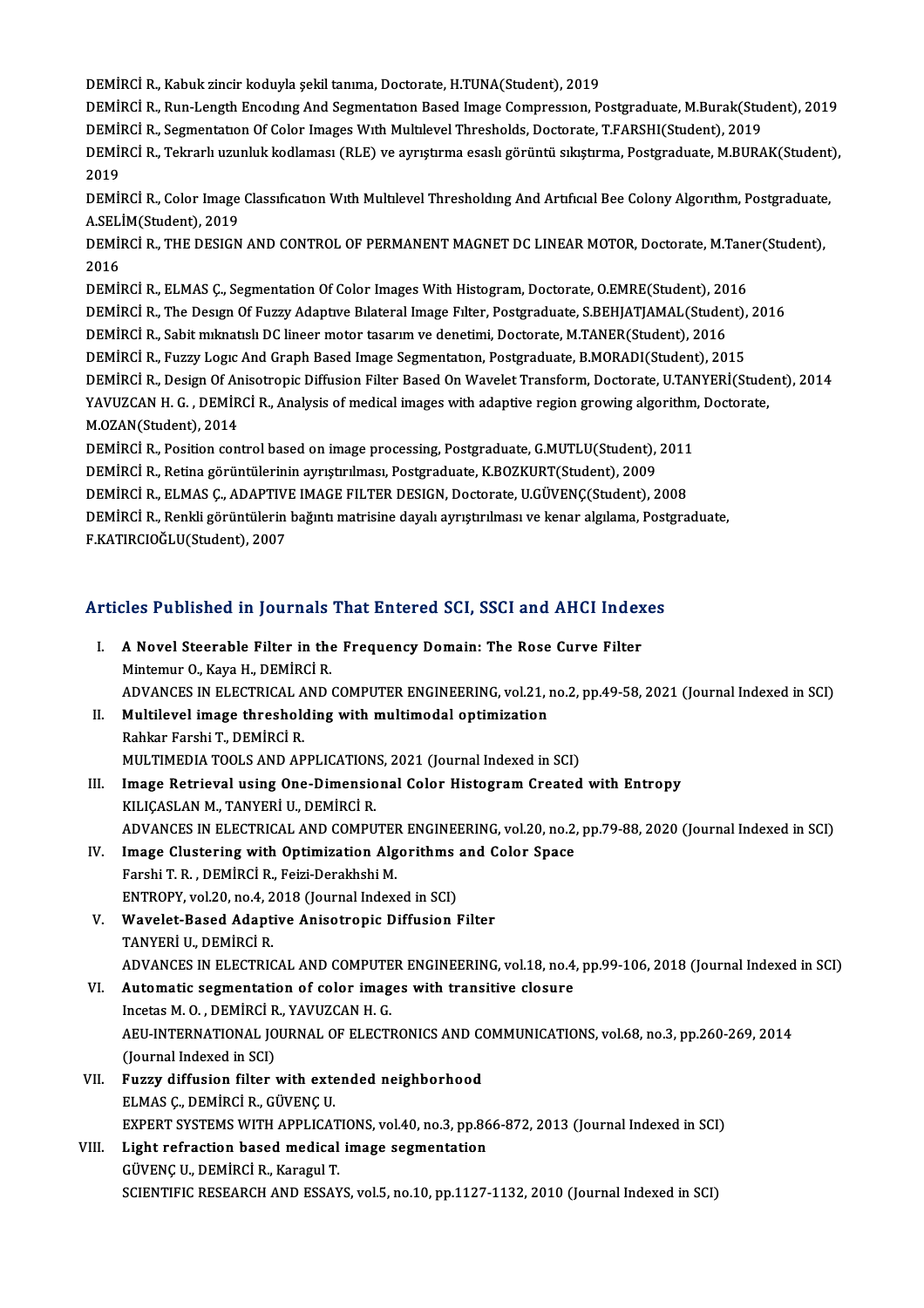# Articles Published in Other Journals

| <b>Articles Published in Other Journals</b> |                                                                                                                                                                                  |
|---------------------------------------------|----------------------------------------------------------------------------------------------------------------------------------------------------------------------------------|
| L.                                          | Tekrarlı Ortalama Yardımıyla Renk İndirgeme ve Görüntü Erişimi<br>KILIÇASLAN M., TANYERİ U., DEMİRCİ R.                                                                          |
|                                             | Düzce Üniversitesi Bilim ve Teknoloji Dergisi, vol.8, no.1, pp.1042-1057, 2020 (Refereed Journals of Other<br>Institutions)                                                      |
| Н.                                          | Renkli Görüntülerin Ortalama Tabanlı Çok Seviyeli Eşiklenmesi<br>Okur Ü, DEMİRCİ R.                                                                                              |
| Ш.                                          | Düzce Üniversitesi Bilim ve Teknoloji Dergisi, vol.7, no.1, pp.664-676, 2019 (Other Refereed National Journals)<br>Çembersel Doğru Akım Motoru Tasarımı ve Manyetik Analizi      |
|                                             | Aydın A., YILMAZ C., DEMİRCİ R.<br>Düzce Üniversitesi Bilim ve Teknoloji Dergisi, vol.7, no.3, pp.1351-1366, 2019 (Other Refereed National Journals)                             |
| IV.                                         | Kabuk Zincir Kod Histogramı Kullanılarak Şekil Tanıma<br>Tuna H., DEMIRCI R.                                                                                                     |
| V.                                          | Düzce Üniversitesi Bilim ve Teknoloji Dergisi, vol.7, no.1, pp.810-826, 2019 (Other Refereed National Journals)<br>Automatic Color Edge Detection with Similarity Transformation |
|                                             | Incetas M.O., DEMIRCI R., YAVUZCAN H.G.<br>GAZI UNIVERSITY JOURNAL OF SCIENCE, vol.32, no.2, pp.458-469, 2019 (Journal Indexed in ESCI)                                          |
| VI.                                         | Renkli Görüntüler İçin Tek Boyutlu Histogram<br>KILIÇASLAN M., TANYERİ U., DEMİRCİ R.                                                                                            |
|                                             | Düzce Üniversitesi Bilim ve Teknoloji Dergisi, vol.6, no.4, pp.1094-1107, 2018 (Refereed Journals of Other<br>Institutions)                                                      |
| VII.                                        | Renkli Görüntülerin Çok Seviyeli Eşiklenmesi ve Sınıflandırılması<br>KAHRAMAN A. S., DEMİRCİ R., RAHKAR FARSHI T.                                                                |
| VIII.                                       | Düzce Üniversitesi Bilim ve Teknoloji Dergisi, vol.6, no.4, pp.846-859, 2018 (Other Refereed National Journals)<br>Gradyan Anahtarlamalı Gauss Görüntü Filtresi                  |
|                                             | DEĞİRMENCİ A., ÇANKAYA İ., DEMİRCİ R.<br>Düzce Üniversitesi Bilim ve Teknoloji Dergisi, vol.6, no.1, pp.196-215, 2018 (Other Refereed National Journals)                         |
| IX.                                         | Similarity Measure with Adaptive Local Window in Different Size Images<br>KILIÇASLAN M., TANYERİ U., İNCETAŞ M. O., YAKIŞIR GİRGİN B., DEMİRCİ R., ATAKAN C.                     |
|                                             | Mühendislik Bilimleri ve Tasarım Dergisi, vol.5, no.3, pp.609-614, 2017 (Other Refereed National Journals)                                                                       |
| Х.                                          | Automatic Cells Counting in Natt-Herrick Stained Fish Blood<br>INCETAȘ M. O., VESKE E., EMRE N., DEMIRCI R.                                                                      |
| XI.                                         | Yunus Araştırma Bülteni, vol.17, no.3, pp.283-294, 2017 (Other Refereed National Journals)<br>Renkli Görüntülerin üç boyutlu histogram yardımıyla ayrıştırılması                 |
|                                             | Çeliknalça O. E., DEMİRCİ R., ELMAS Ç.<br>Düzce Üniversitesi İleri Teknoloji Bilimleri Dergisi, vol.3, no.1, pp.38-44, 2014 (Other Refereed National Journals)                   |
| XII.                                        | Görüntülerin renk uzayı yardımıyla ayrıştırılması<br>DEMİRCİ R., GÜVENÇ U., KAHRAMAN H.T.                                                                                        |
|                                             | Düzce Üniversitesi İleri Teknoloji Bilimleri Dergisi, vol.3, no.1, pp.1-8, 2014 (Other Refereed National Journals)                                                               |

## Refereed Congress / Symposium Publications in Proceedings

- I. Investigation of Resized Shell Chain Code Behavior in Rotated Shapes Tuna H., DEMİRCİ R. Investigation of Resized Shell Chain Code Behavior in Rotated Shapes<br>Tuna H., DEMİRCİ R.<br>3rd International Symposium on Multidisciplinary Studies and Innovative Technologies (ISMSIT) ,2019, Ankara,<br>Turkay 11, 12 October 20 Tuna H., DEMİRCİ R.<br>3rd International Symposium<br>Turkey, 11 - 13 October 2019<br>Dinastional Imaga Eiltar Ha Turkey, 11 - 13 October 2019<br>II. Directional Image Filter Using Rose Curve In Frequency Domain
- MİNTEMURÖ.,DEMİRCİR.,KAYAH. 3rd International Symposium on Multidisciplinary Studies and Innovative Technologies (ISMSIT) ,2019, Ankara,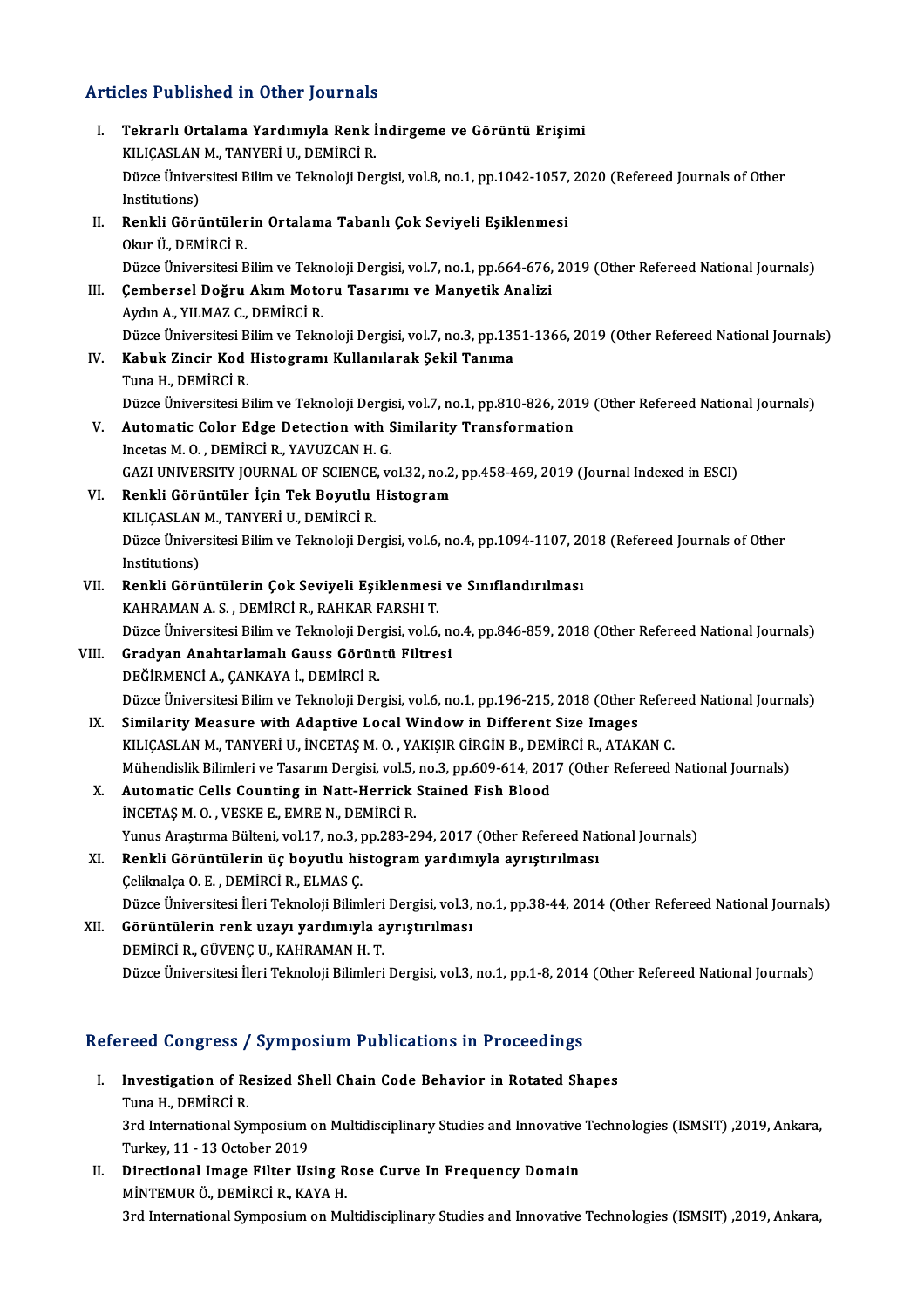Turkey, 11 - 13 October 2019

III. Canny Edge Detector with Half Entropy Turkey, 11 - 13 October 2019<br>Canny Edge Detector with Half Entre<br>TANYERİ U., KILIÇASLAN M., DEMİRCİ R.<br>Hivelararesi Multidisinliner Calismalar ve Uluslararası Multidisipliner Çalışmalar ve Yenilikçi Teknolojiler Sempozyumu ISMSIT 2019, Ankara, Turkey, 11 - 13<br>October 2019 TANYERİ U., KI<br>Uluslararası M<br>October 2019<br>Görüntülerin Uluslararası Multidisipliner Çalışmalar ve Yenilikçi Teknolojiler Sempozyumu ISMSIT 2019, Ankara, Turkey, 11<br>October 2019<br>IV. Görüntülerin renk uzayı yardımıyla ayrıştırılması ve tekrarlı uzunluk kodlaması tabanlı görüntü<br> October 201<br>Görüntülen<br>sıkıştırma,<br><sup>Kolkon M. B</sup> Görüntülerin renk uza:<br>sıkıştırma,<br>Kalkan M. B. , DEMİRCİ R.<br><sup>2rd International Sumnos</sup> sıkıştırma,<br>Kalkan M. B. , DEMİRCİ R.<br>3rd International Symposium on Innovative Approaches in Engineering and Natural Sciences, Ankara, Turkey, 19 -Kalkan M. B. , DEMİRCİ R.<br>3rd International Symposium on<br>21 April 2019, vol.4, pp.667-671<br>Shall Chain Cada V. Shell Chain Code<br>Tuna H. DEMIRCI R. 21 April 2019, vol.4,<br>Shell Chain Code<br>Tuna H., DEMİRCİ R.<br>2nd International Sv 2nd International Symposium on Multidisciplinary Studies and Innovative Technologies, Ankara, Turkey, 19 - 21 October 2018,pp.259-262 VI. Local Variance Switching Gaussian Filter October 2018, pp.259-262<br>Local Variance Switching Gaussian Filter<br>DEĞİRMENCİ A., ÇANKAYA İ., KARAL Ö., DEMİRCİ R.<br>International Conference on Advanced Technologies International Conference on Advanced Technologies, Computer Engineering and Science ICATCES'18, Karabük,<br>Turkey, 11 - 13 May 2018, pp.502-507 DEĞİRMENCİ A., ÇANKAYA İ., KARAL Ö.<br>International Conference on Advanced<br>Turkey, 11 - 13 May 2018, pp.502-507<br>Feikleme Teknikleninin Benk Uzew VII. Eşikleme Tekniklerinin Renk Uzayı Tabanlı Kümeleme Yönteminin Başarısına Etkisi Turkey, 11 - 13 May 2018, pp.502-507<br>Eşikleme Tekniklerinin Renk Uzayı Tabanlı Kümeleme Yönteminin B<br>KILIÇASLAN M., TANYERİ U., İNCETAŞ M. O. , YAKIŞIR GİRGİN B., DEMİRCİ R.<br>Hiyelereres Multidisinliner Columelar ve Yenilil Uluslararası Multidisipliner Çalışmalar ve Yenilikçi Teknolojiler Sempozyumu ISMSIT 2017, Tokat, Turkey, 2 - 04<br>November 2017, pp.107-110 KILIÇASLAN M., TANYERİ U., İ<br>Uluslararası Multidisipliner Ça<br>November 2017, pp.107-110<br>Fsik Sosiminin Benrerliğe VIII. Eşik Seçiminin Benzerliğe Dayalı Kenar Belirlemeye Etkisi November 2017, pp.107-110<br>Eşik Seçiminin Benzerliğe Dayalı Kenar Belirlemeye Etkisi<br>İNCETAŞ M. O., TANYERİ U., KILIÇASLAN M., YAKIŞIR GİRGİN B., DEMİRCİ R.<br>Uluşlararası Multidisipliner Calismalar ve Yaniliksi Takralajiler Uluslararası Multidisipliner Çalışmalar ve Yenilikçi Teknolojiler Sempozyumu ISMSIT 2017, Tokat, Turkey, 2 - 04<br>November 2017, pp.102-106 İNCETAŞ M. O. , TANYERİ U., K<br>Uluslararası Multidisipliner Ça<br>November 2017, pp.102-106<br>Bonzesime dayalı Yön Beğ Uluslararası Multidisipliner Çalışmalar ve Yenilikçi Te<br>November 2017, pp.102-106<br>IX. Benzeşime dayalı Yön Bağımlı Yayınım Filtresi<br>TANVERLU İNCETASM OL DEMİRCİ P November 2017, pp.102-106<br>Benzeşime dayalı Yön Bağımlı Yayın<br>TANYERİ U., İNCETAŞ M. O. , DEMİRCİ R.<br>Sirnal Processing and Communication A. Benzeşime dayalı Yön Bağımlı Yayınım Filtresi<br>TANYERİ U., İNCETAŞ M. O. , DEMİRCİ R.<br>Signal Processing and Communication Application Conference (SIU 2016), Zonguldak, Turkey, 16 May 2016,<br>nn 1401 1404 TANYERİ U., İN<br>Signal Processi<br>pp.1401-1404<br>Similaritu baş Signal Processing and Communication Application<br>pp.1401-1404<br>X. Similarity based Anisotropic Diffusion Filter<br>TANYERLU Incetes M.O. DEMIRCLE pp.1401-1404<br>X. Similarity based Anisotropic Diffusion Filter<br>TANYERİ U., Incetas M. O. , DEMİRCİ R. Similarity based Anisotropic Diffusion Filter<br>TANYERİ U., Incetas M. O. , DEMİRCİ R.<br>24th Signal Processing and Communication Application Conference (SIU), Zonguldak, Turkey, 16 - 19 May 2016,<br>nn 1401 1404 TANYERİ U., Inc<br>24th Signal Pro<br>pp.1401-1404<br>DA Lincer Me 24th Signal Processing and Communication Application Cor<br>pp.1401-1404<br>XI. DA Lineer Motor Parametrelerinin Deneysel Tespiti pp.1401-14<br>DA Lineer<br>DEMİRCİ R.<br>Otamatik Ke OtomatikKontrolUlusalToplantısı,TOK'2015,Denizli,Turkey,10 -12 September 2015,pp.711-715 XII. Hybrid Bilateral Filter Otomatik Kontrol Ulusal Toplantısı, TOK'2015<br>Hybrid Bilateral Filter<br>Behjat-Jamal S., DEMİRCİ R., Rahkar-Farshi T.<br>20th International Sumnesium en Computer ( 20th International Symposium on Computer Science and Software Engineering (CSSE), Tabriz, Iran, 08 August 2015 11<br>20th I<br>2015<br>Eugn 20th International Symposium on Computer Scien<br>2015<br>XIII. Fuzzy Logic and Graph Based Segmentation<br>Moradi B. DEMIRCLE 2015<br>Fuzzy Logic and Gra<br>Moradi B., DEMİRCİ R.<br>22nd Signal Brasssains 23nd Signal Processing and Communications Applications Conference (SIU), Malatya, Turkey, 16 - 19 May 2015, pp. 479-482 Moradi B., DEMİRCİ R. 23nd Signal Processing and Communications A<br>pp.479-482<br>XIV. Gradient Adaptive Gaussian Image Filter<br>CELIV V. SAVAN H. H. DEMIRCI R pp.479-482<br>Gradient Adaptive Gaussian Im<br>ÇELİK K., SAYAN H. H. , DEMİRCİ R.<br>22nd Simel Presessing and Commu Gradient Adaptive Gaussian Image Filter<br>ÇELİK K., SAYAN H. H. , DEMİRCİ R.<br>23nd Signal Processing and Communications Applications Conference (SIU), Malatya, Turkey, 16 - 19 May 2015,<br>nn 970-992 CELIK K., SA<br>23nd Signal<br>pp.879-882<br>SEEDED BE 23nd Signal Processing and Communications Applications Conference (SIU), Malatya, Turkey, 16 - 19 May<br>pp.879-882<br>XV. SEEDED REGION GROWING BASED DETECTION of CELLS in FISH BLOOD STAINED with NATTpp.879-882<br>XV. SEEDED REGION GROWING BASED DETECTION of CELLS in FISH BLOOD STAINED with NATT-<br>HERRICK